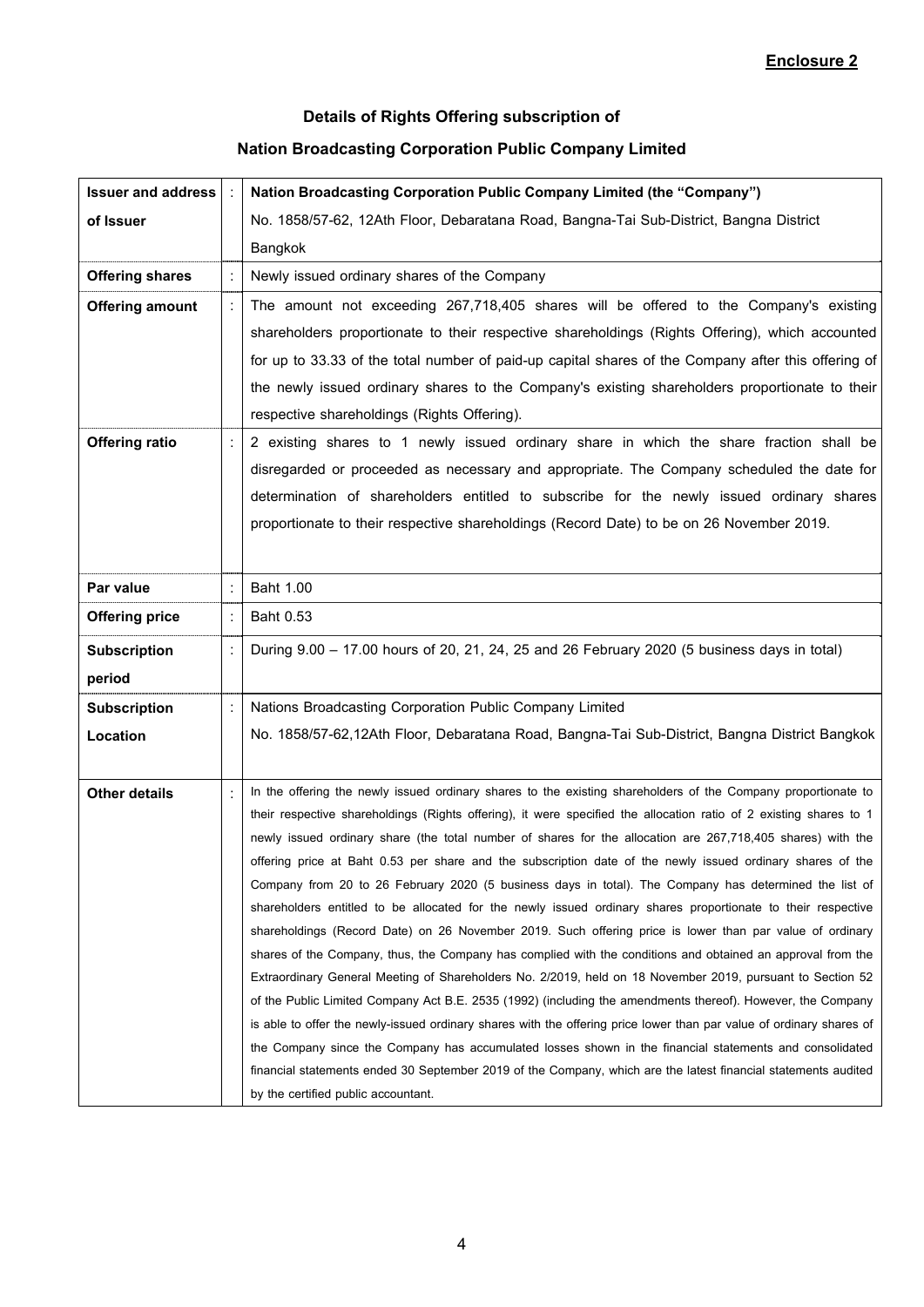**Subscription manual to subscribe for newly issued ordinary shares of the Company** 

# **for offering to the existing shareholders proportionate to their respective shareholdings**

#### **1. Subscription period and payment date for the newly issued ordinary shares**

During 9.00 a.m. – 5.00 p.m. of 20, 21, 24, 25 and 26 February 2020 (5 business days in total)

#### **2. Subscription**

The subscriber or attorney shall submit the required documents and payment for the subscription of newly-issued ordinary shares at the Company. The Company reserves the right to change the subscription method as appropriate, during the period of 20, 21, 24, 25 and 26 February 2020 (5 business days in total) from 9.00 a.m. – 5.00 p.m. at the following location:

No. 1858/121-122, 28th Floor, Debaratana Road, Bangna-Tai Sub-District, Bangna District Bangkok Subscription of newly-issued ordinary shares of the Company through postal mail or at any branch of commercial banks is refrained.

#### **3. Subscription and payment procedures of newly-issued ordinary shares**

If the subscription is made on 20, 21, 24, 25, 26 February 2020 during  $9.00$  a.m.  $-5.00$  p.m., the subscriber can make payment of the subscription amount by

- personal cheque, cashier's cheque or bank draft dated between 20-26 February 2020 and must be clear at a clearing house in Bangkok within 1 business day only.
- The subscriber shall pay in only one personal cheque, cashier's cheque or bank draft for subscription according to rights or lower than rights or excess of the entitlement.

The subscriber who makes payment by (a) personal cheque, cashier's cheque or bank draft, under item

 (a) must exclusively specify that the payment shall be made to "**Nation Broadcasting Corporation Public Company Limited for share subscription**". On the back of the personal cheque, cashier's cheque or bank draft, the subscriber is requested to write the name and surname of the subscriber along with his/her address and contact number or

 (b) transfer of money to "**Nation Broadcasting Corporation Public Company Limited for share subscription**" with following details.

| The details of bank account for subscription payment |               |                                                             |  |
|------------------------------------------------------|---------------|-------------------------------------------------------------|--|
|                                                      | Account name  | "Nation Broadcasting Corporation Public Company Limited for |  |
|                                                      |               | share subscription"                                         |  |
|                                                      | Bank name     | Bangkok Bank Public Company Limited                         |  |
|                                                      | <b>Branch</b> | Bangna Branch                                               |  |
|                                                      | Account type  | Current                                                     |  |
|                                                      | Account No.   | 130-3-19168-6                                               |  |

- **The subscriber must not make payment or issue personal cheque, cashier's cheque or bank draft before the subscription date.**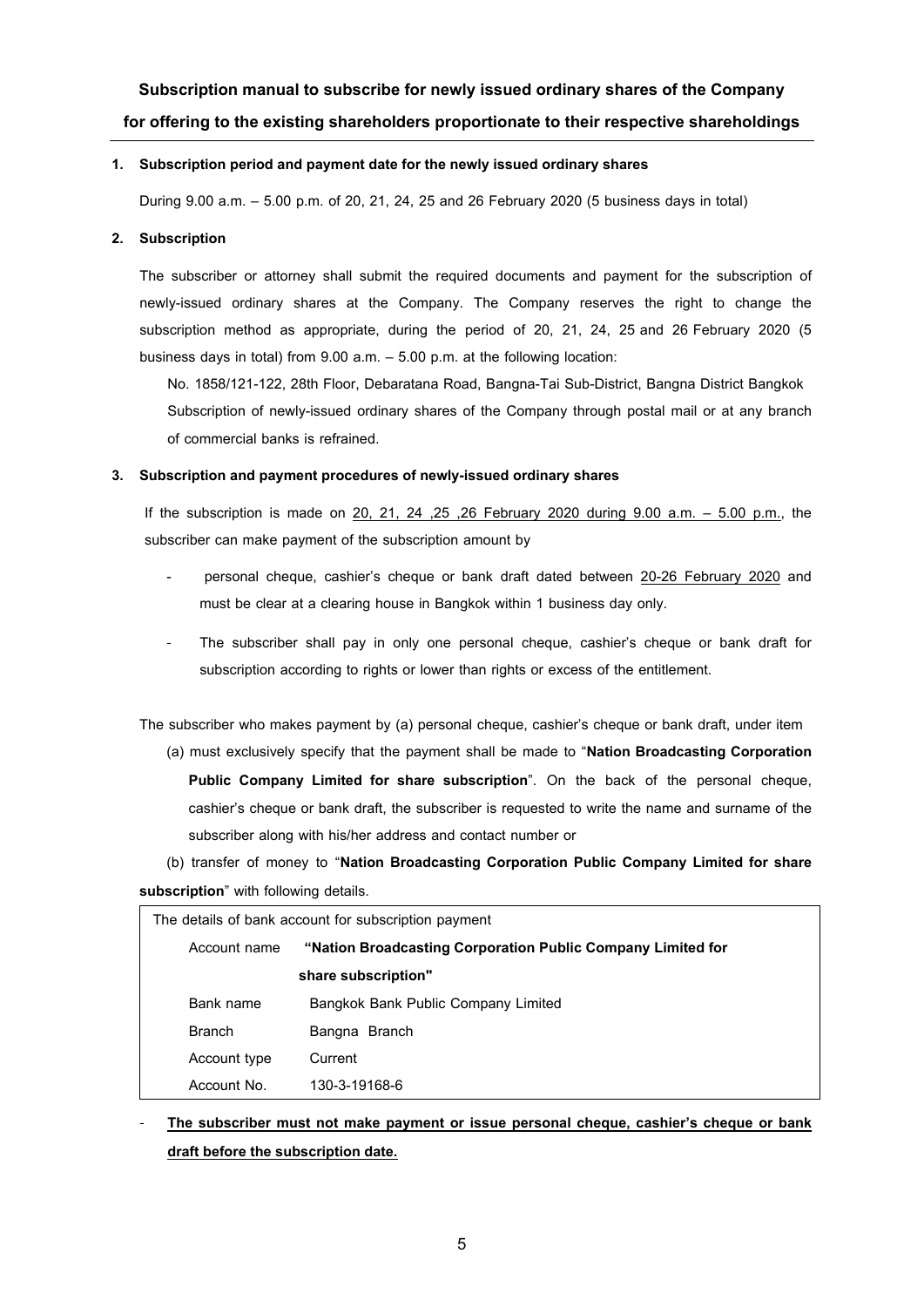- **The subscriber makes payment at bank must submit pay-in slip with the name and surname of the subscriber along with contact number and subscription documents to the Company as stated in Clause 2.** 

#### **4. Required Documents for Subscription**

4.1 Subscription form for the newly issued ordinary shares, on which details are fully provided and the signature affixed.

The Company will deliver the subscription form for the newly-issued ordinary shares to all existing shareholders in accordance with the date of determination of shareholders entitled to subscribe for the newly-issued ordinary shares proportionate to their respective shareholdings (Record Date) on 26 November 2019. In addition, the shareholders may also obtain the subscription form for the newly-issued ordinary shares at the Company or download such form from the Company's website (www.nbc.co.th).

- 4.2 Certificate for the subscription right of the newly-issued ordinary shares issued by Thailand Securities Depository Company Limited
- 4.3 Personal cheque, cashier's cheque or bank draft which must be clear at a clearing house in Bangkok within 1 business day or copy of the pay-in slip or transfer of money to the bank account (in the case that the payment for newly-issued ordinary shares subscription is made by money transfer). On the back of the personal cheque, cashier's cheque or bank draft, or pay-in slip, the subscriber is requested to write the name and surname of the subscriber along with his/her contact number enclosed with the subscription form.
- 4.4 In the case that the shareholder does not attach the Certificate for subscription of the newlyissued ordinary shares according to Clause 4.2 and/or in the case that the shareholder name/surname are different from those names in accordance with the date of determination of shareholders entitled to subscribe for the newly-issued ordinary shares proportionate to their respective shareholdings (Record Date) on 26 November 2019, he/she shall attach the evidence issued by government authority, for example, letter of certificate, marriage certificate, divorce certificate, certificate for change of name/surname, etc. The subscriber shall attach the following documents.

### (1) In the case of Thai individual

A certified true copy of identification card or government official/state enterprise employee identification card that has not expired or a certified true copy of the first page and the page with identification number of house registration certificate

#### (2) In the case of Foreign individual

A certified true copy of alien card or passport that has not expired or a certified true copy of document substituting passport

(3) In the case of Thai juristic person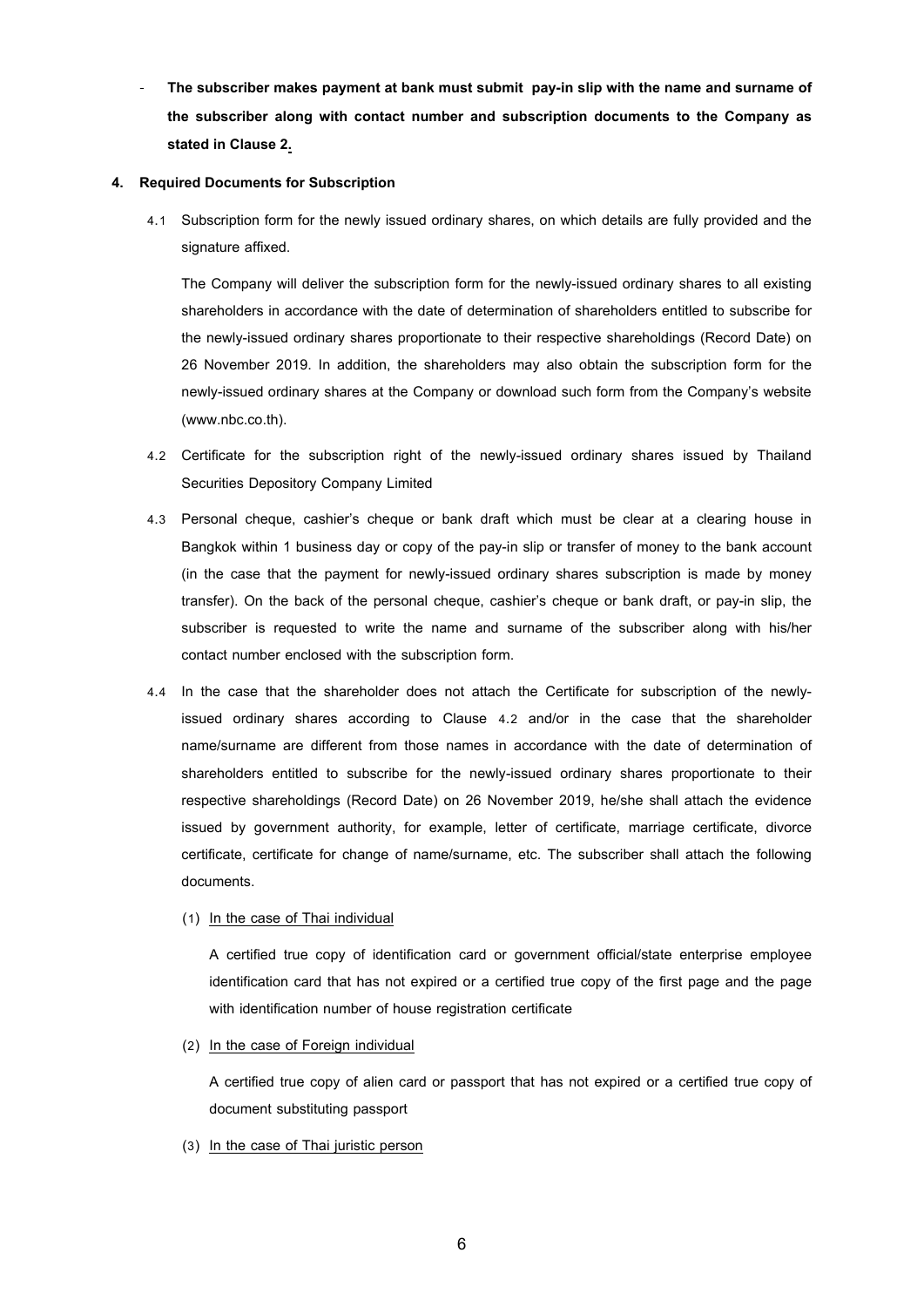- (a) A copy of affidavit issued by the Ministry of Commerce or the governmental sector having an authorization to certify, no longer than 6 months prior to the date of submission of the subscription form for the newly issued ordinary shares and supporting documents, certified by authorized person and affixed with the company's seal (if any); and
- (b) A certified true copy of documents specified in item (1) and (2) (as the case may be) of the authorized person who certifies true copy on the document in (3)(a).

## (4) In the case of foreign juristic person

- (a) Copies of documents evidencing its incorporation, Memorandum of Association and/or the affidavit of the juristic person issued no longer than 12 months prior to the date of submission of the subscription form for the newly issued ordinary shares and supporting documents, being certified true copies by the authorized person of the juristic person and affixed with the company's seal (if any); and
- (b) A certified true copy of passport that has not expired of the authorized person who certifies true copy on the documents specified in item (4)(a) above being certified true copy

In cases where a fingerprint is affixed instead of a signature, the left thumb shall be used with a statement "the fingerprint of the left thumb of…..". The fingerprint must be affixed in the presence of two witnesses and certified. A certified copy of the identity card or government official/state enterprise employee identification card of the witness must be attached.

Certified copies of all documents must be certified by the Notary Public or any other authorized organization of the country in which the documents are issued or certified to certify the signature of the issuer or certifier of the documents, and the signature and seal of the Notary Public or any other authorized organization shall be certified by an official of the Thai Embassy or Consulate in the country in which the documents are prepared or certified, all of which must be not exceeding 1 year prior to the date of submission of the subscription form for the newly issued ordinary shares and supporting documents. The documents which their original version are not written in English must be translated to English and attached thereto, being certified the accuracy by the authorized person of such juristic person and affixed with the company's seal (if any).

In case of appointing a custodian as an authorized person(s), there shall be a power of attorney for the custodian. The subscription form and all supporting documents for subscription will then be signed by the custodian attaching together with a document confirming that the person who signed the proxy form is permitted to operate the custodian business and A copy of the affidavit of the custodian, certified as true and correct copy by the authorized representative of the custodian, with statement showing that such authorized representative of the custodian, who signs the proxy form as the grantor, is empowered to act on behalf of the custodian, as well as a certified true copy of identification card that has not expired or other documents that can identify such authorized person(s).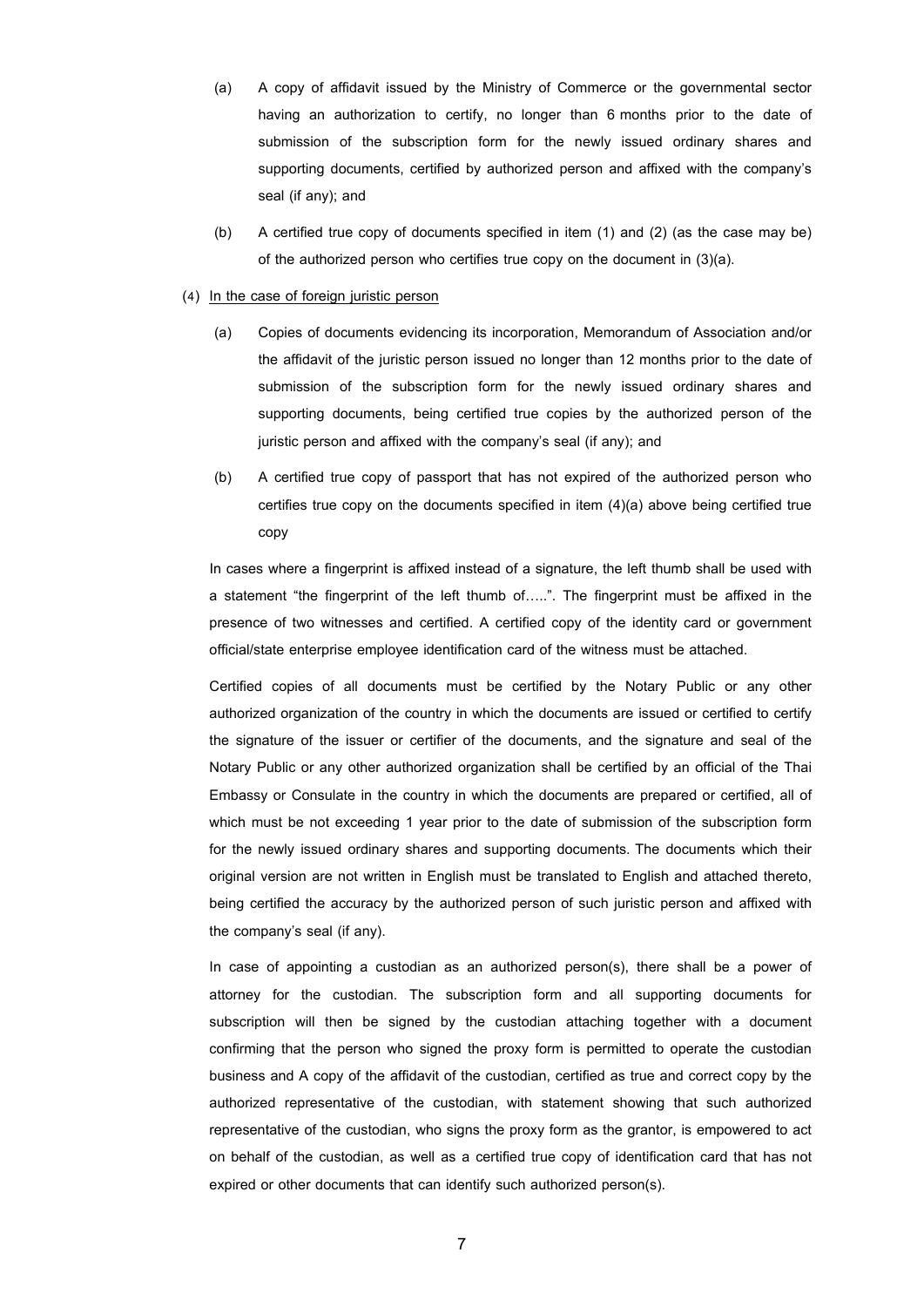4.5 Power of attorney affixed with THB 30 stamp duty (in case of authorizing an attorney to act on his/her behalf) together with a copy of identification card of the subscriber and the attorney, being certified true copies.

In the case that the subscriber for the newly issued ordinary shares has not or has incompletely submitted the above required documents for subscription, the Company is entitled to treat that such shareholder has given up the right to subscribe the newly issued ordinary shares of the Company.

In addition, the Company reserves the rights not to offer the offering documents and to allocate the newly-issued shares to any subscriber if such offering or allocation will be, or may cause the Company to be, in violation of any laws, regulations or rules of a foreign country, or if such delivery or allocation will cause the Company to take any other step or action other than those necessary under Thai laws and regulations concerning the issuance and offering of securities.

#### **5. Terms and Conditions of Subscription**

- 5.1. In the case that the shareholder subscribes for the newly issued ordinary shares pursuant to his/her right or less than his/her right, the shareholder who expresses such an intention to subscribe the newly issued ordinary shares pursuant to his/her right with round down or less than his/her right will receive the allocation of all newly-issued ordinary shares for which he/she subscribes.
- 5.2. Shareholders can submit for subscription for newly issued ordinary shares more than Rights Offering and must notify their intention at the same time as submitting for subscription according to Rights Offering. The shareholders must also pay the full amount of oversubscription for newly issued ordinary shares.
- 5.3. If there are remaining newly issued ordinary shares after the first allocation to the existing shareholders proportionate to their respective shareholdings, the Company shall allocate the remaining shares to the oversubscribing shareholders, based on their existing shareholding and at the same offering price. In such allocation of the newly issued ordinary shares, the Company shall allocate the remaining shares until there is no newly issued ordinary share remaining or until there is no shareholder expresses their intention to subscribe the newly issued ordinary shares. If there still are remaining shares, the Company shall decrease registered capital by decreasing such unallocated shares and shall not allocate them to specific persons (Private Placement).
- 5.4. If there is any shareholder expressing his intention to subscribe the newly issued ordinary shares over his existing shareholding, causing him and persons in Section 258 of the Securities and Exchange Act B.E. 2535 (1992) (including the amendments thereof) of such shareholders to increasingly hold the number of shares of the Company which reach or exceed the trigger point to make a tender offer, such shareholder shall have to make the tender offer for the purchase of the entire securities of the Company pursuant to the Notification of Capital Market Supervisory Board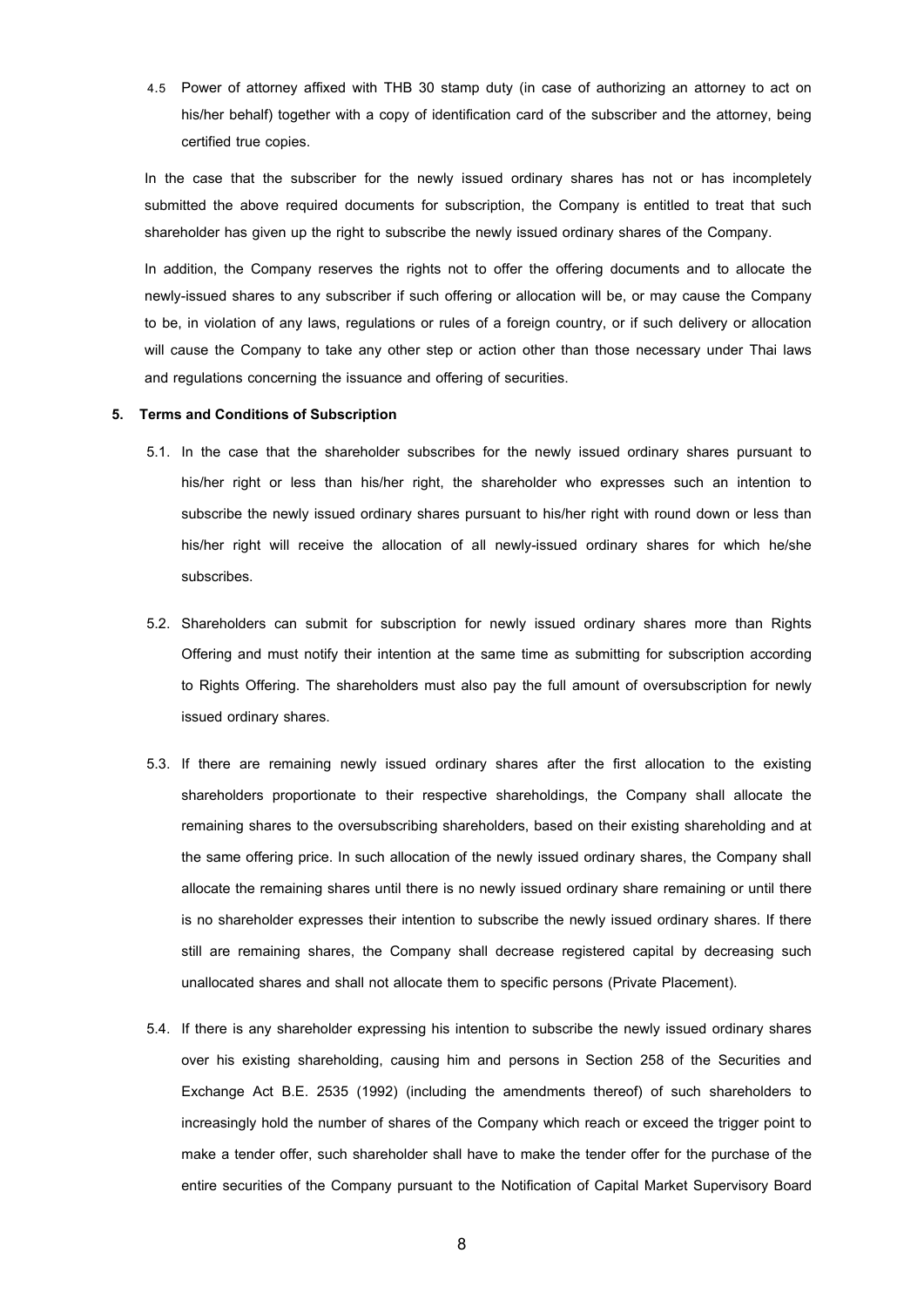No. TorChor. 12/2554 (2011) Re: Rules, Conditions and Procedures for the Acquisition of Securities for Business Takeovers ("**Notification on the Acquisition of Securities for Business Takeovers**"), unless such shareholder is exempted from making the tender offer for the purchase of the Company's securities according to the Notification on the Acquisition of Securities for Business Takeovers.

- 5.5. The shareholder who has subscribed and paid for the subscription is not permitted to cancel his/her subscription.
- 5.6. The Company reserves the right to consider not allocating the shares to any subscriber if such allocation causes or may cause the infringement of foreign shareholding restriction as specified in the Articles of Association of the Company which, at present, allows foreigners to collectively hold the Company's shares not exceeding 25 percent of the total number of sold shares of the Company.
- 5.7. The Company reserves the rights not to allocate the newly issued shares to any subscriber if such allocation will be, or may cause the Company to be, in violation of any laws, regulations or rules of a foreign country, or if such allocation will cause the Company to take any other step or action other than those necessary under Thai laws and regulations concerning the issuance and offering of securities.
- 5.8. In the case that the subscription payment is made by personal cheque, cashier's cheque or bank draft which must be clear at a clearing house in Bangkok within 1 business day, the subscription payment will be deemed complete once the paying bank cashes out the amount specified in the personal cheque, cashier's cheque or bank draft, and the subscription for the newly issued ordinary shares will be deemed complete once the Company can collect the payment for the subscription
- 5.9. In the case that the share subscription amount state in the subscription form does not match the payment received, the Company shall regard the payment received as the intended subscription amount and the Company reserves the rights to use discretion to allocate the newly issued ordinary shares to each shareholders as deemed appropriate by the Company.
- 5.10. If (1) the shareholder who subscribes for the newly issued ordinary shares is unable to pay for the subscription or the Company is unable to collect the payment of the whole or part of the subscription in any case within the subscription period and subscription payment, which is not the fault of the Company; or if (2) the shareholder who subscribes for the newly issued ordinary shares has incompletely or unclearly filled the details in the subscription form for the newly-issued ordinary shares, the Company is entitled to treat that such shareholder has given up his/her right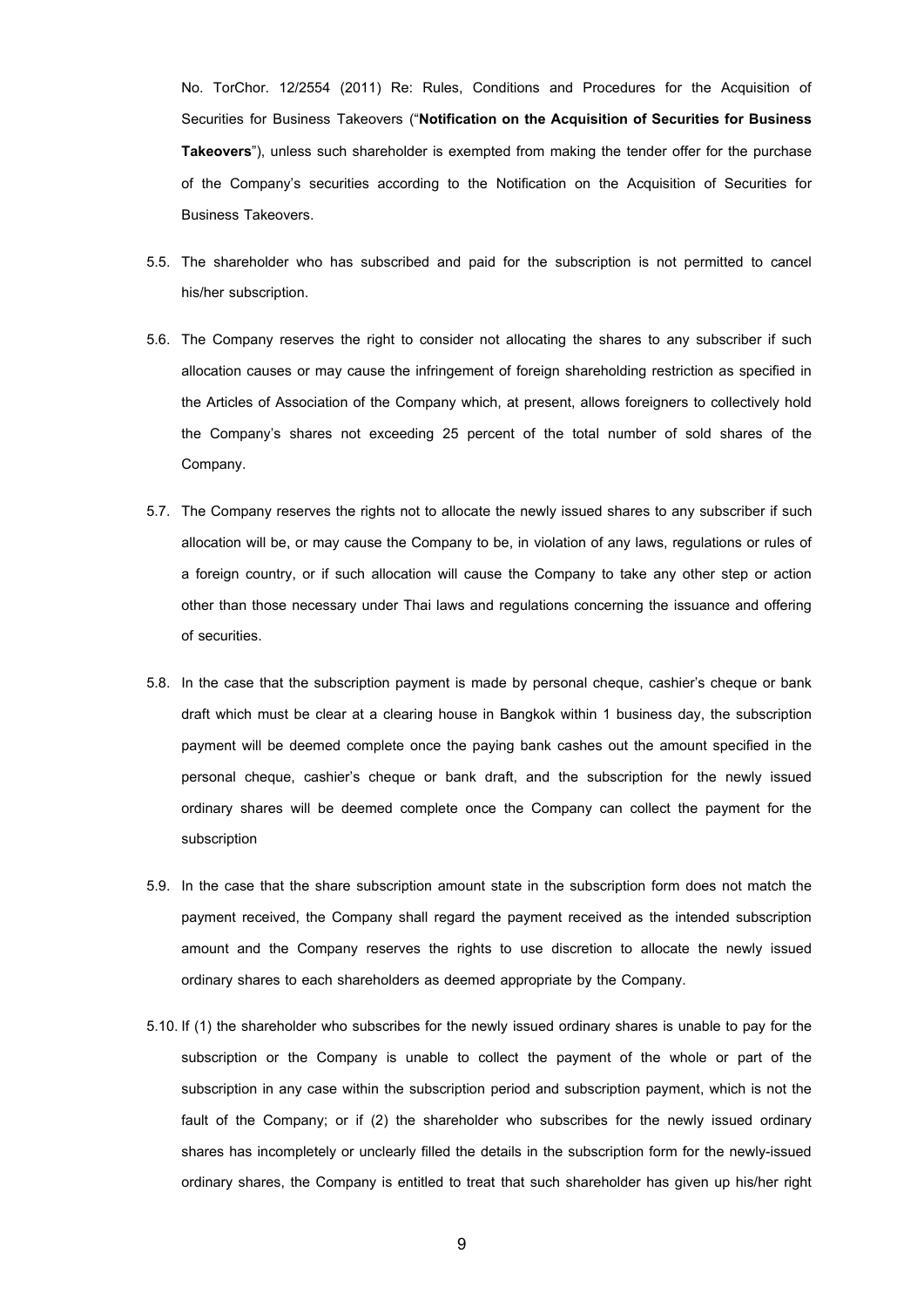to subscribe the newly issued ordinary shares. In this regard, the Company hereby reserves the right to further allocate such newly issued ordinary shares.

In making payment for the subscription, the shareholders shall closely examine the subscription payment method and proceed in accordance with conditions and method specified. If the shareholder fails to comply with the method for the subscription payment or fails to proceed in accordance with conditions and method specified, for the subscription payment to be collected within the subscription period, the Company is entitled to treat that such shareholder has given up his/her right to subscribe to the newly issued ordinary shares. In this regard, the Company hereby reserves the right to further allocate such newly issued ordinary shares.

#### 5.11. Return of Subscription Payment

In the case that the shareholders who have subscribed for the newly issued ordinary shares and do not receive the allocation of the newly issued ordinary shares, the Company will proceed to return the subscription payment for the portion of shares that has not been allocated or has not been fully allocated within 14 days from the last day of the subscription period, without any interest and/or damages by issuing a crossed cheque made payable to the subscriber and deliver such cheque by registered postal mail to the address appears on the Company's shareholders database.

For the return of the money by a cheque, the subscriber will be responsible for the fee charged by the different Clearing House or the fee charged in relation to the bank's cheque (if any).

In case the Company cannot return the money to the subscriber within 14 days from the last day of the subscription period, the subscriber shall receive from the Company the interest at the rate of 7.5 percent per annum on the amount to be returned, calculated from the date following the last day of the 14-day period after the subscription period until the date of return. If a cheque is delivered by the registered postal mail to the address appearing on the Company's shareholders database, it shall be deemed that the subscriber has duly received the subscription payment for the portion of shares that have not been allocated or have not been fully allocated; and the subscriber shall not have the right to claim for any interest and/or damages from the Company.

5.12. In the case that there are any problems, obstacles or limitations in the operation, the Company hereby reserves the right to change the details of method of the subscription payment, terms and conditions of subscription or any information relating to the subscription method of the newly issued ordinary shares as appropriate, by taking into account the utmost benefit of the subscription of the Company's newly issued ordinary shares.

#### 5.13. Delivery of Newly Issued Ordinary Shares

5.13.1. In the case that the subscriber intends to deposit the shares in the account of the securities company where the subscriber has a trading account with, the Company shall proceed to deposit the allotted shares in the account of "Thailand Securities Depository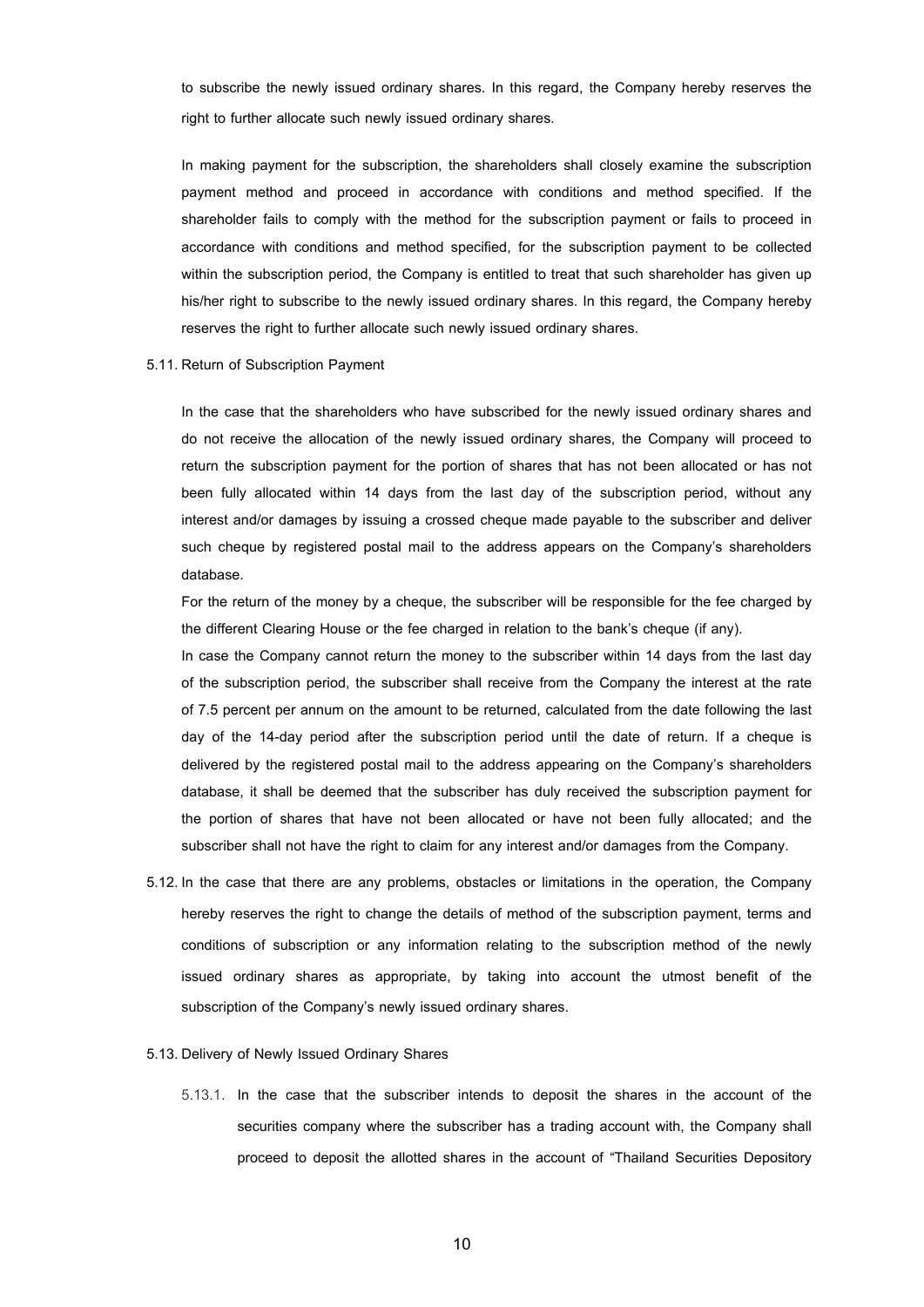Company Limited for Subscribers" operated by the TSD, and the securities company shall record the number of shares deposited and issue an evidence of deposit to the subscriber within 15 business days after the last day of the subscription period. In this case, the subscriber shall be able to sell the allotted shares on the SET as soon as the SET allows the Company's newly issued shares (which are issued and allocated according to the resolutions of the Extraordinary General Meeting of Shareholders No. 2/2019, held on 18 November 2019) to be traded on the SET.

- 5.13.2. In the case that the subscriber intends to deposit the shares in the Issuer Account No. 600, the Company shall proceed to deposit the allotted shares in the account of "Thailand Securities Depository Company Limited", whereby the TSD shall record the number of shares deposited under the name of the subscriber and issue an evidence of deposit to the subscriber within 15 business days after the last day of the subscription period. In this case, the subscriber shall be able to sell the allotted shares on the SET after the SET allows the Company's shares to be traded on the SET only when the subscriber has transferred the shares out of the Issuer Account No. 600 into his/her own trading account. And if the subscriber wishes to withdraw such shares, he/she can contact the TSD, but, be subject to the withdrawal fee specified by the TSD (the subscriber must completely fill in the required information in "the Additional Subscription Documents Only for the Subscriber Wishing to Deposit the Securities in the Issuer Account" form (Enclosure 4) and submit them together with the Subscription Form for Newly Issued Ordinary Shares).
- 5.13.3. In the case that the subscriber wishes to receive the Share Certificate under the name of subscriber, the TSD, as the Company's registrar, shall deliver the Share Certificate according to the number of allotted shares to the subscriber via a registered mail to the name and address appeared in the shareholders' database of the Company in accordance with the Share Register Book at the date fixing the name of shareholders as of 26 November 2019 within 15 business days after the last day of the subscription period. In this case, the subscriber shall not yet be able to sell the allotted shares on the SET until receiving the Share Certificate, and the subscriber may receive the Share Certificate after the Company's newly issued shares (which are issued and allocated according to the resolutions of the Extra-ordinary General Meeting of Shareholders No. 2/2019, held on 18 November 2019) are approved to be traded on the SET.